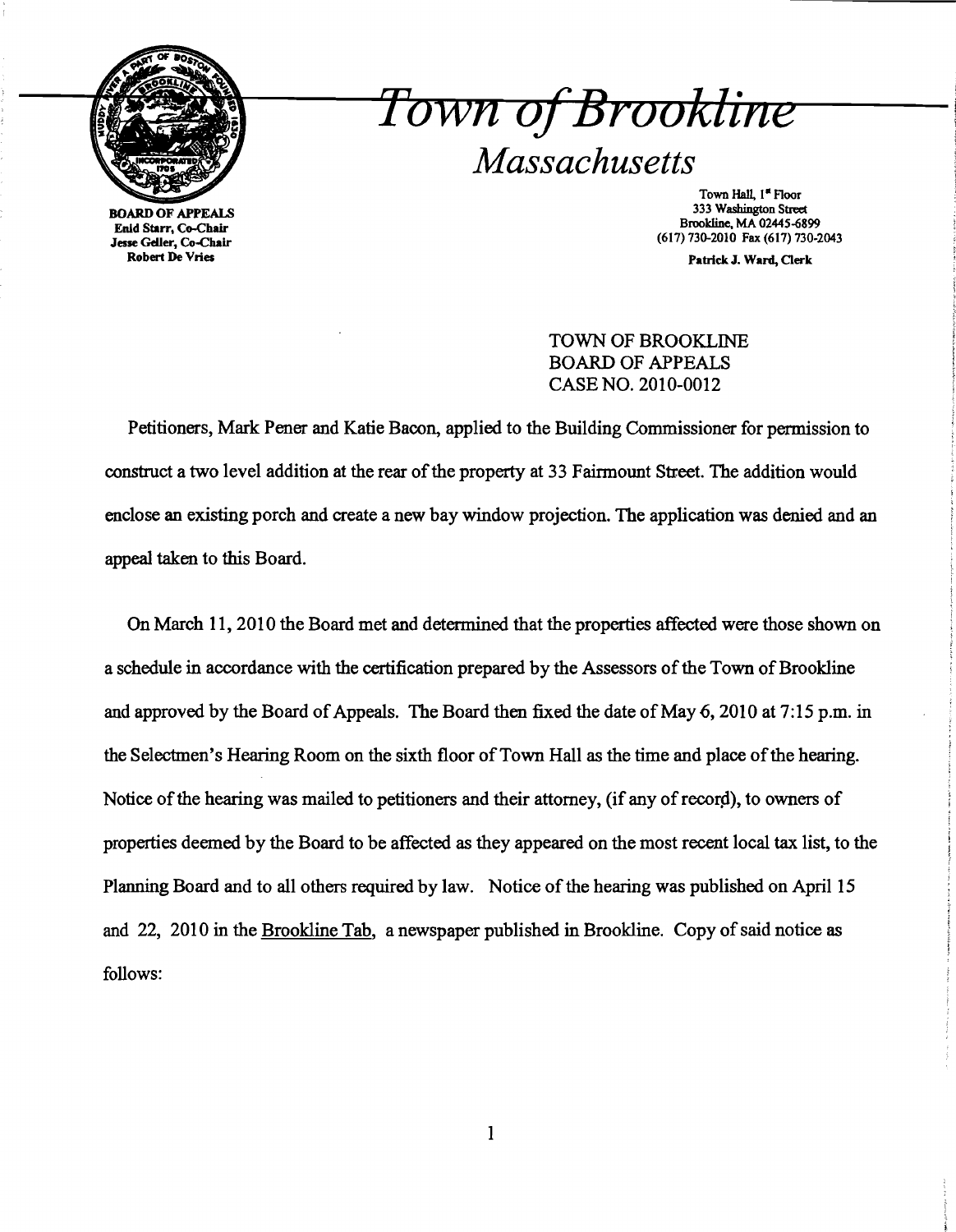## TOWN OF BROOKLINE MASSACHUSETTS BOARD OF APPEALS

֞֡

Pursuant to M.G.L., C.39, sections 23A &23B, the Board of Appeals will conduct a public hearing to discuss the following case:

Petitioner: Mark Pener Owner: Mark Pener Location of Premises: 33 Fairmount Street Date of Hearing: May 6, 2010 Time of Hearing: 7:15 p.m. Place of Hearing: Selectmen's Hearing Room, 6<sup>th</sup> Floor.

A public hearing will be held for a Special Permit from:

- 1. 5.09.2. j; Design Review, special permit required.
- 2. 5.20; Floor Area Ratio; variance required.
- 3. 5.22.c.3; Exceptions To Maximum Floor Area Ratio (FAR) Regulations For Residential Units, special permit required.
- 4. 5.43; Exceptions To Yard And Setback Regulations, special permit required.
- 5. 5.60; Side Yard Requirements, variance required.
- 6. 5.61; Projections Into Side Yards, variance required.
- 7. 8.02.1.a; Alteration or Extension, special permit required.
- 8. 8.02.2; Alteration or Extension; special permit required

ofthe Zoning By-Law to construct a two story addition, enclose a rear porch, and add a bay window in the side yard, per plans at 33 Fairmount Street.

Said premises is located in an S-15 (single family) residential zoning district.

*Hearings, once opened, may be continued by the Chair to a date and time certain. No further notice will be mailed to abutters or advertised in the TAB. Questions regarding whether a hearing has been continued, or the date and time ofany hearing may be directed to the Zoning Administrator at 617 734-2134 or check meeting calendar* 

*at:http://calendars.town.brookline.ma. us/MasterTownCalandar/?FormID=158.* 

The Town of Brookline does not discriminate on the basis of disability in admission to, access to, or *operations ofits programs, services or activities. Individuals who need auxiliary aids for effective communication in programs and services ofthe Town ofBrookline are invited to make their needs known to the ADA Coordinator, Stephen Bressler, Town ofBrookline,* 11 *Pierce Street, Brookline, MA 02445. Telephone:* (617) *730-2330; TDD* (617) *730-2327.* 

## Enid Starr Jesse Geller Robert De Vries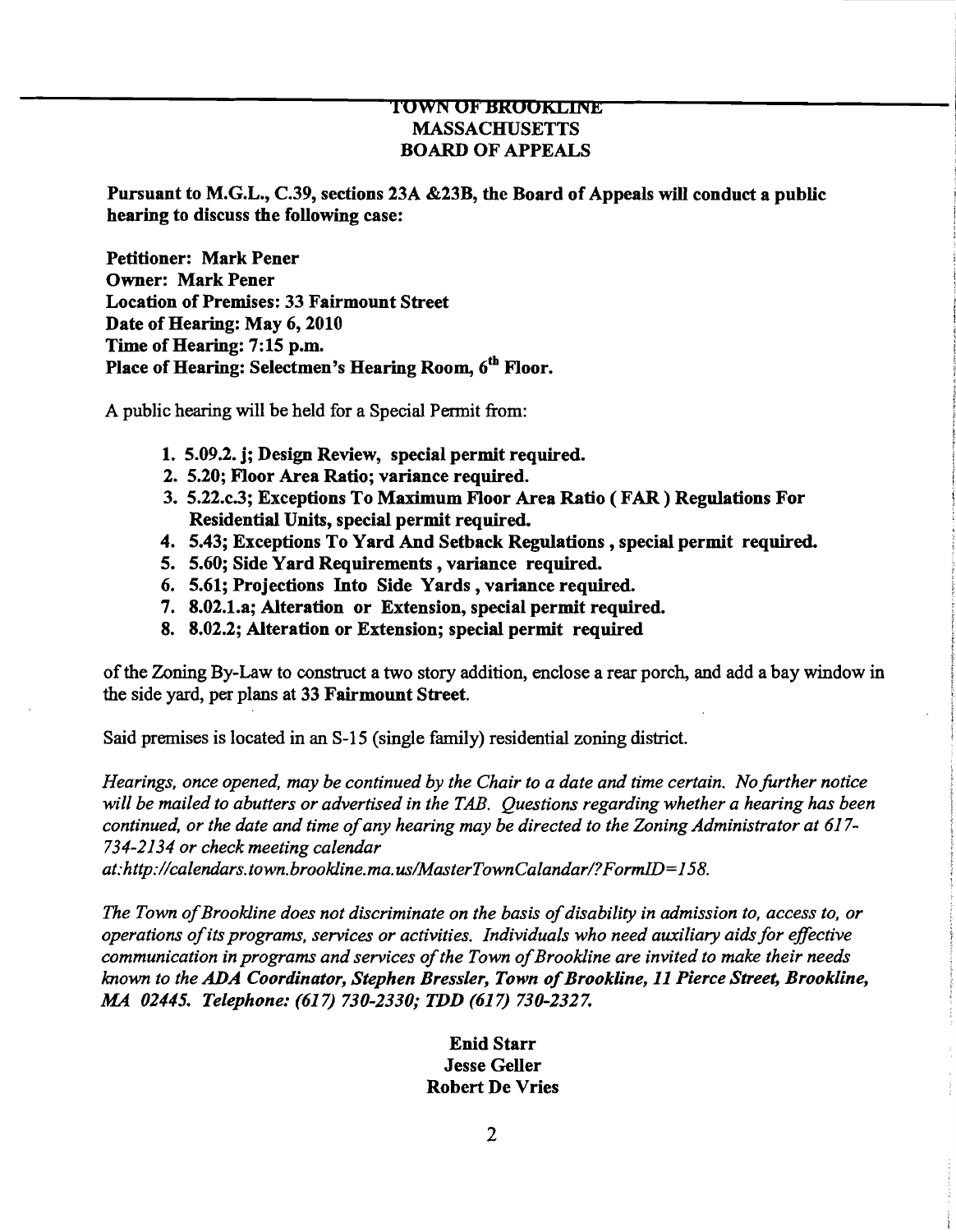At the time and place specified in the notice a public hearing was held by this Board. Members resent were Chairman Enid Starr, Jonathan Book and Lisa Sarafin.

The Petitioner was represented by Attorney Jacob Walters of Goldenberg and Walters of Seven Harvard Street in Brookline. Mr. Walters stated that all the requested relief could be granted by special permits, pursuant to Sections 5.09.2.j, 5.22.c.3, 5.43 and 8.02.2 of the Zoning By-Law. Mr. Walters stated that the petitioners are seeking to add a small addition to the rear of the dwelling to create a larger kitchen and a study. Mr. Walters added that the addition will use historic materials which will bring the look of the dwelling more in character with an 1886 era house. Mr. Walters stated that the Planning Board found that the proposed design was attractive and appropriate and mentioned that there would be no affect on any existing trees or landscaping, that the addition would fit with the existing house and the neighborhood and that there would be little or no impact upon the neighborhood. Mr. Walters mentioned that an environmental impact statement had been submitted for the Board's consideration. Mr. Walters stated that the proposal met the guidelines for bonus floor area ratio in accordance with Section 5.22.c.3, which allows an addition of less than 350 square feet where the end result did not exceed 150% of the allowed gross floor area. Mr. Walters stated that the proposed addition was less than 350 square feet and would not exceed 150% of the gross floor area. Mr. Walters added that the lot was small, containing just over 9,200 square feet in an S-15 zoning district. Mr. Walters added that even with the addition, 33 Fairmount Road would be smaller than many of the other homes in the neighborhood. With reference to the side yard setback violations, Mr. Walters stated they were preexisting conditions and under Section 5.43 could be substituted for other dimensional requirements if the applicants provided counterbalancing amenities. Mr. Walters pointed out that the applicants were proposing to extend the patio at the rear ofthe premises and were proposing additional landscaping at the rear and side of the dwelling. In addition, the applicants planned to extend their existing driveway which would allow them to move their automobile out of the

3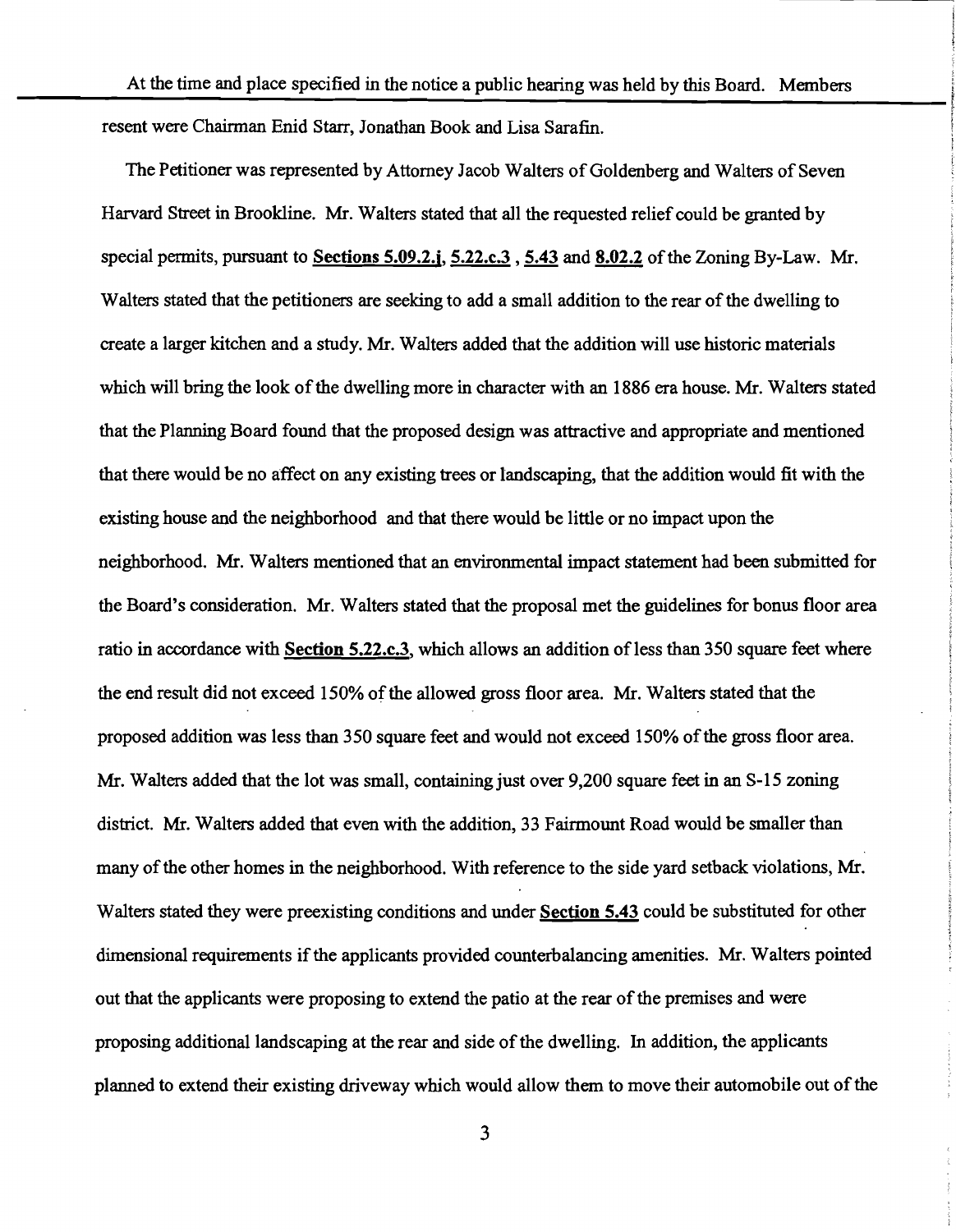front yard area. Mr. Walters then addressed the final special permit, relief from Section 8.02.2 and

stated it was needed only because the existing side yards are non-conforming but the non-conformity was not being increased. Mr. Walters then addressed Section 9.05 of the Zoning By-Law and stated that the Special Permits being sought were within the conditions cited by Section 905, specifically the site is appropriate for the proposed addition, the use will not adversely affect the neighborhood and will not create a nuisance to anyone. Mr. Walters concluded by referring to the letters of support received from neighbors that were previously submitted.

The Chairman asked if any members of the public wished to be heard in favor or in opposition to the proposal. No one wished to be heard.

The Chair then called upon Courtney Synowiec, planner. Ms. Synowiec stated that the Planning Board was supportive of the proposed addition, finding it modest, attractively designed and having no impact upon the neighborhood. Ms. Synowiec concluded by stating that the Planning Board recommended approval of the petition, subject to the following conditions:

- 1. Prior to the issuance of a building permit the applicants shall submit final plans and elevations indicating all materials subject to the review and approval of the Assistant Director of Regulatory Planning, .
- 2. Prior to the issuance of a building permit the applicants shall submit a final landscaping plan indicating all counterbalancing amenities subject to the review and approval of the Assistant Director of Regulatory Planning, and
- 3. Prior to the issuance of a building permit, the applicants shall submit to the Building Commissioner for review and approval for conformance to the Board of Appeals decision, a) a final site plan, stamped and signed by a registered architect or land surveyor, and b) final building elevations stamped and signed by a registered architect, and c) evidence that the Board of Appeals decision has been recorded with the Registry ofDeeds.

4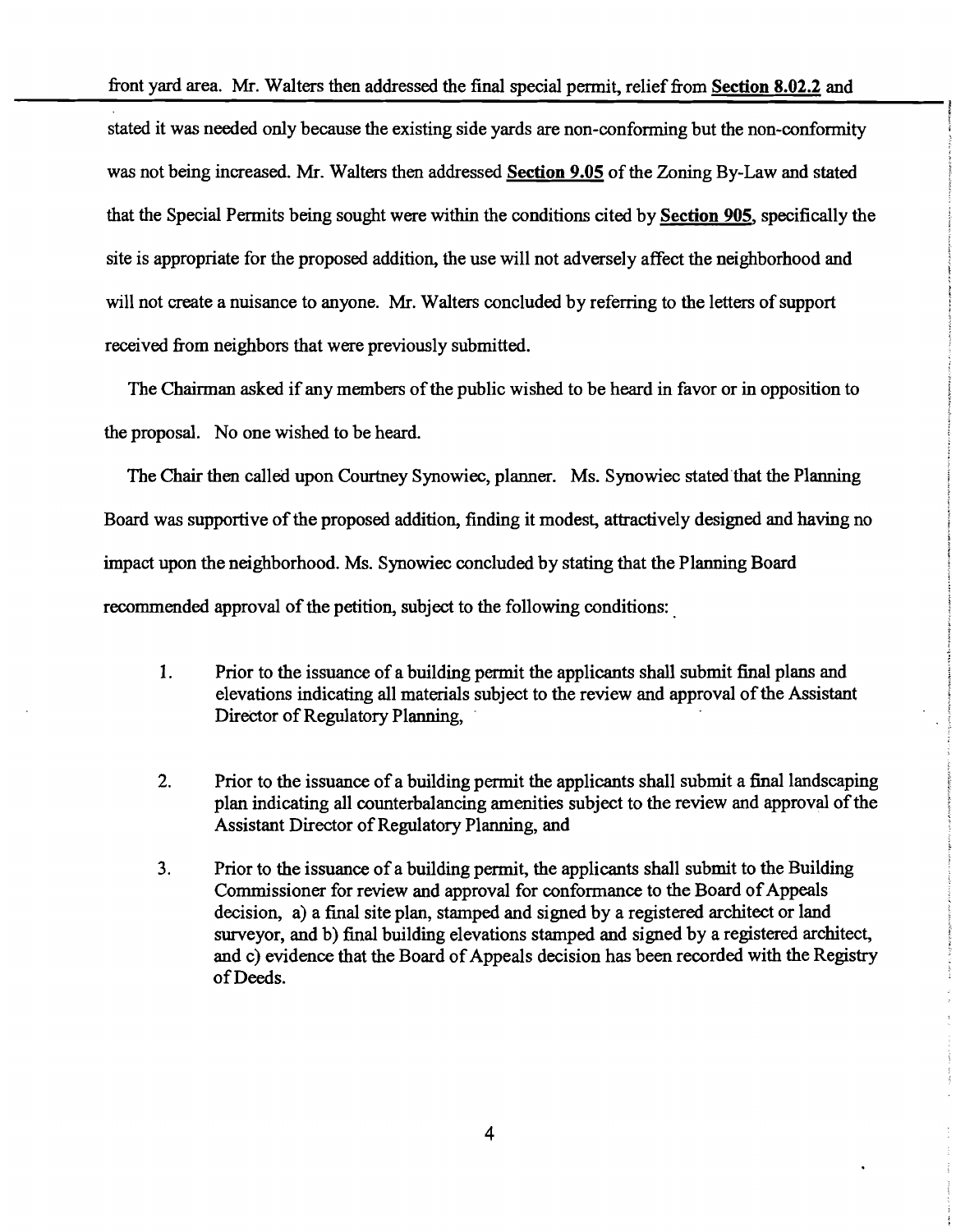The Chair then called upon Michael Shepard, the Brookline Building Commissioner. Mr. Shepard stated that the addition was entirely appropriate for the neighborhood, appeared well designed and had the support of the Building Department.

The Chair closed the hearing and the Board began its deliberations. All the members ofthe Board indicated that the relief sought was appropriate under the circumstances and specifically found that the grounds for issuance of the Special Permits were in compliance with Section 9.05 of the Zoning By-Law.

The Board, having heard all testimony, and after review of the plans submitted, voted unanimously, to grant special permits under Sections 5.09.2.j, 5.22.c.3, 5.43 and 8.02.2 to allow the proposed addition with the following conditions:

- 1. Prior to the issuance of a building permit the applicant shall submit final plans and elevations indicating all materials subject to the review and approval of the Assistant Director of Regulatory Planning.
- 2. Prior to the issuance of a building permit the applicant shall submit a final landscaping plan indicating all counterbalancing amenities subject to the review and approval of the Assistant Director of Regulatory Planning.
- 3. Prior to the issuance of a building permit, the applicant shall submit to the Building Commissioner for review and approval for conformance to the Board of Appeals decision, a) a final site plan, stamped and signed by a registered architect or land surveyor, and b) final building elevations stamped and signed by a registered architect, and c) evidence that the Board of Appeals decision has been recorded at the Registry of Deeds.

Unanimous Decision of

The Board of Appeals

Enid Starr, Chairman

Filing Date:

A True Copy ATTEST: